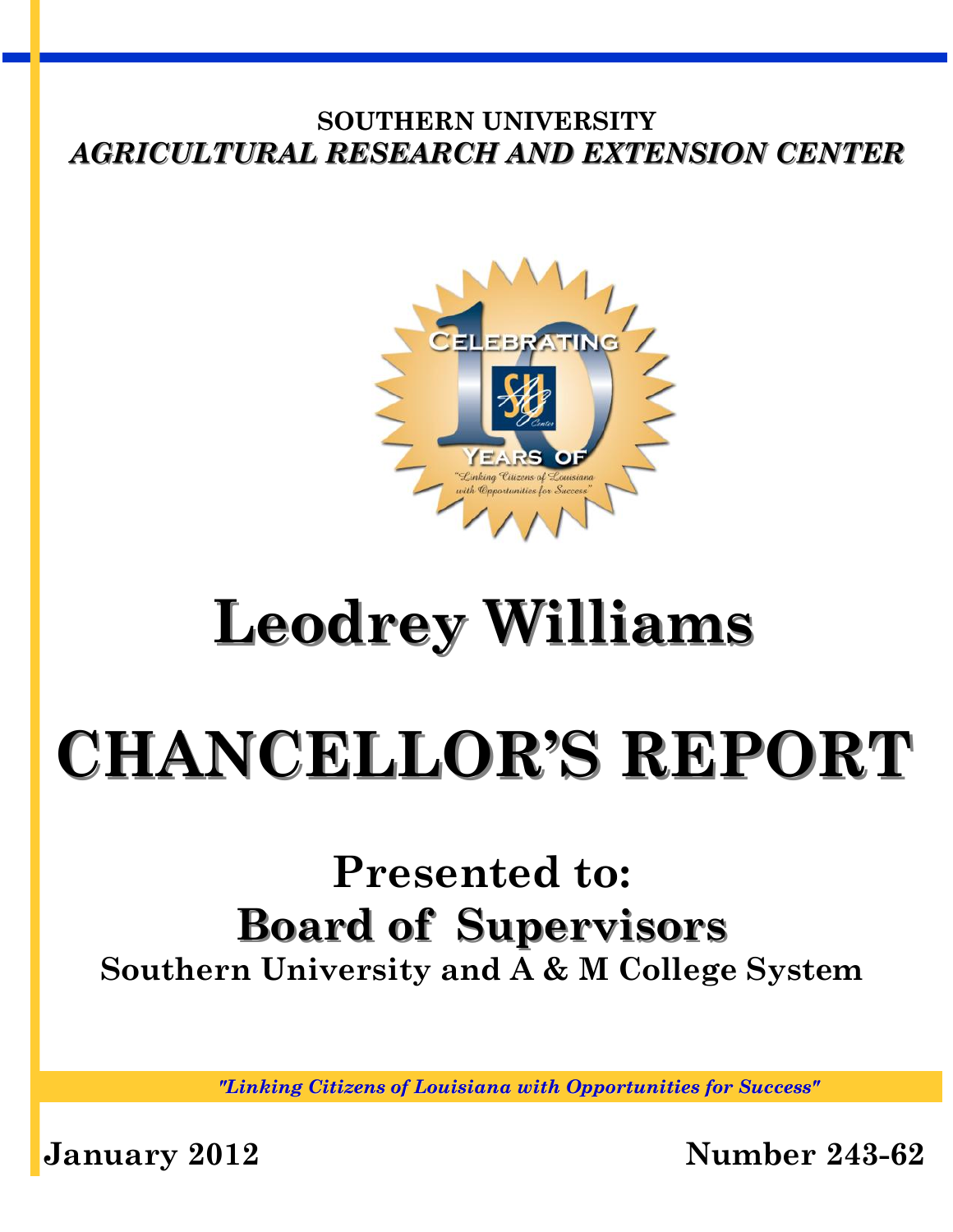### **VICE CHANCELLOR FOR RESEARCH RETIRES AFTER 37 YEARS OF MERITORIOUS SERVICE**

#### *Southern University Ag Center*

**Leodrey Williams Chancellor** 

**Adell Brown** Vice Chancellor, Finance and Administration

**Kirkland Mellad**  Vice Chancellor for Research

**Gina E. Eubanks**  Vice Chancellor for Extension

**Christopher Rogers** Director of Technology Services

**Editors**  Bridget Udoh Donna C. Badon

**A. O. Williams Hall**  P.O. Box 10010 Baton Rouge, LA 70813

**Tel**: (225) 771-2242

**Fax**: (225) 771-2861

#### **Website**: www.suagcenter.com

Southern University Agricultural Research and Extension Center, an entity of the Southern University System, Leodrey Williams, Chancellor, Ronald Mason, Jr., System President, Darren Mire, Chairman, Board of Supervisors. It is issued in furtherance of the Cooperative Extension Work Act of December 1971, and the Agricultural Research Program, in cooperation with the U.S. Department of Agriculture. All educational programs conducted by the Southern University Agricultural Research and Extension Center are provided to all persons regardless of race, national origin, or disability. © 2008 SU Ag Center.



Dr. Kirkland E. Mellad began his professional career in 1974 as an Assistant Professor of Animal Science in the College of Agriculture at Southern University. He received his B.S. degree in Animal Science in 1970 from Tuskegee University, the M.S. and Ph.D. degrees in Dairy Science, specializing in reproductive physiology, from The Ohio State University in 1972 and 1974 respectively.

Mellad rose to the ranks of Associate Professor in 1978 and full professor in 1981. Over the years, he has ascended to numerous administrative positions to include Chairman, Department of Animal Science; Associate Research Director, Associate Dean, Division of Agricultural Sciences; Dean and Research Director, College of Agricultural, Family and Consumer Sciences. In 2003, Southern University Agricultural Research and Extension Center appointed him the Vice Chancellor for Research.



**L-R: Chancellor Williams, VC Eubanks, VC Brown, VC Mellad, Bridget Udoh, and Randy Mellad—seated** 

He has been an ardent supporter of the Annual Livestock Show. His contributions in this regard range from dairy superintendent to membership on the advisory council.

Over the course of his career, Dr. Mellad has received several awards and recognitions. He has published extensively in leading professional journals and he has distinguished himself as a leader in several professional organizations such as the 1890 Association of Research Directors and the American Society of Animal Science. He is an active member of various professional societies including the American Dairy Science Association, American Society of Animal Science and the American Registry of Professional Animal Scientists.

Dr. Mellad has a distinguished record of accomplishment in animal science research with special emphasis on bovine reproductive physiology.



**L-R: Son Randy, Mellad, Mrs. Celia Mellad, and Maria, granddaughter.** 

Mellad has published extensively in leading scientific journals. During his tenure at Southern University, he has received several million dollars in grants from private and governmental agencies.

As Vice Chancellor for Research, he administered an annual research portfolio that has grown from \$1.7 million in FY 2003 to more than \$4 million in FY 2011. As an administrator for research, Dr. Mellad spent an inordinate amount of his time on enhancing the research infrastructure of the Ag Center while creating opportunities for enhanced student and faculty development.

He is married to his wife Celia and they are the proud parents of two sons, Randy and Jason and the proud grandparents of granddaughter, Maria.

Dr. Mellad celebrated his retirement on Dec. 8 and retires effective December 31, 2011.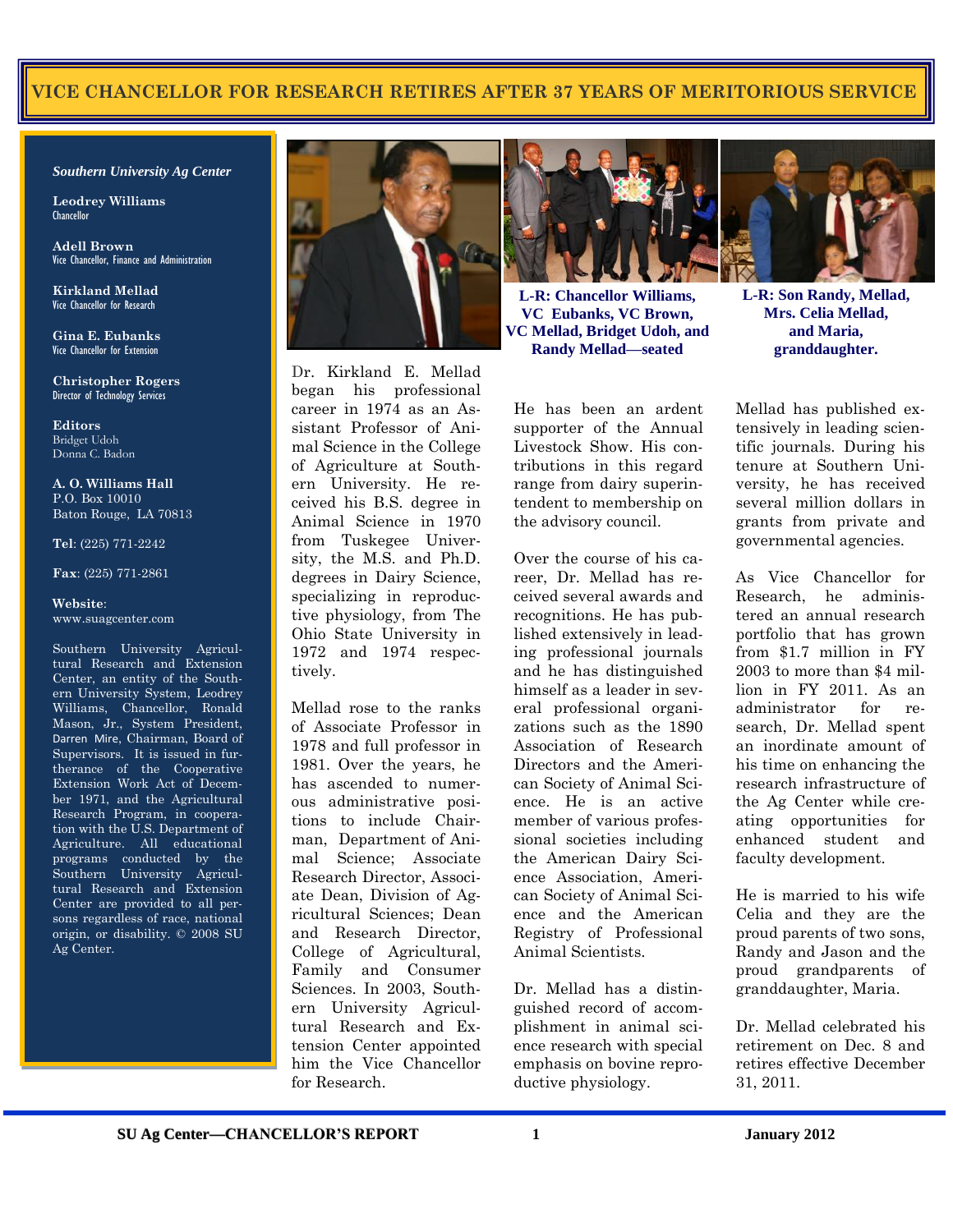## **SOUTHERN UNIVERSITY AG CENTER SPOTLIGHTED IN NATIONAL NEWSLETTER**

The Southern University Ag Center was spotlighted in the December issue of the *Organic Insider* Newsletter, published by USDA National Organic Program (N)P). The spotlight followed a September visit to Louisiana by Miles McEvoy, Deputy Administrator of USDA's National Organic Program (NOP). During his visit, Dr. C. Reuben Walker, program, leader, animal science, gave McEvoy a guided tour of the SU Ag Center. Walker serves as one of 15 National Organic Standards Board (NOSB) members, and succeeds Professor Owusu Bandele who served on the board from 2000-2005. The federal statutory board advises the Secretary of Agriculture on Organic policy. The Board meets twice a month to address organic agriculture issues.



**Dr. Reuben Walker** 

The National Organic Board's *Organic Insider* newsletter mentioned SU Ag Center on page 1 and spotlighted it on page 11 of the December issue. The spotlight focuses on the Center's organic and sustainable agriculture production activities. The *Organic Insider* has a wide readership of approximately 3,500 internationally.

The full article is available online at [http://www.ams.usda.gov/](http://www.ams.usda.gov/AMSv1.0/getfile?dDocName=STELPRDC5090466) [A M S v 1 . 0 / g e t f i l e ?](http://www.ams.usda.gov/AMSv1.0/getfile?dDocName=STELPRDC5090466) [dDocName=STELPRDC5090466.](http://www.ams.usda.gov/AMSv1.0/getfile?dDocName=STELPRDC5090466)

## **SU AG CENTER SELECTED TO SERVE ON BEEF TASK FORCE**

The National Center for Foreign Animal Disease Defense (FAZD) Center recognized the need for healthy cattle on all levels of production, thus it formed a beef task force earlier in 2011. The group dubbed "Beef Species Specific Education Resource Team (SSERT)" consists of industry researchers and professionals. Their goal is to present advice to keep diseases out of herds across the country.

The final step in the process was to have producers and animal professionals evaluate the publica-

tions for content and clarity. On November 27, 2011, the SU Ag Center held an evaluation meeting for producers and professionals for publications that will be distributed throughout the U.S.

Members of the beef SSERT include: Renita Marshall, DVM, Lisa Gray, research associate, Southern University Agricultural Research and Extension Center; Ondieki Gekara', Ph.D., University of Arkansas at Pine Bluff Cooperative Extension Program; and Tyrone Miller, Ph.D., Tennessee

State University Cooperative Extension Program.

Marshall and Gray were mentioned in the Livestock News section of the November 2011 issue of *Agri-View,* in connection with herd health and beef biosecurity practices. The article is entitled "Herd health hinges on beef biosecurity practices."

The full story is available online at: http://www.agriview.com/news/ livestock/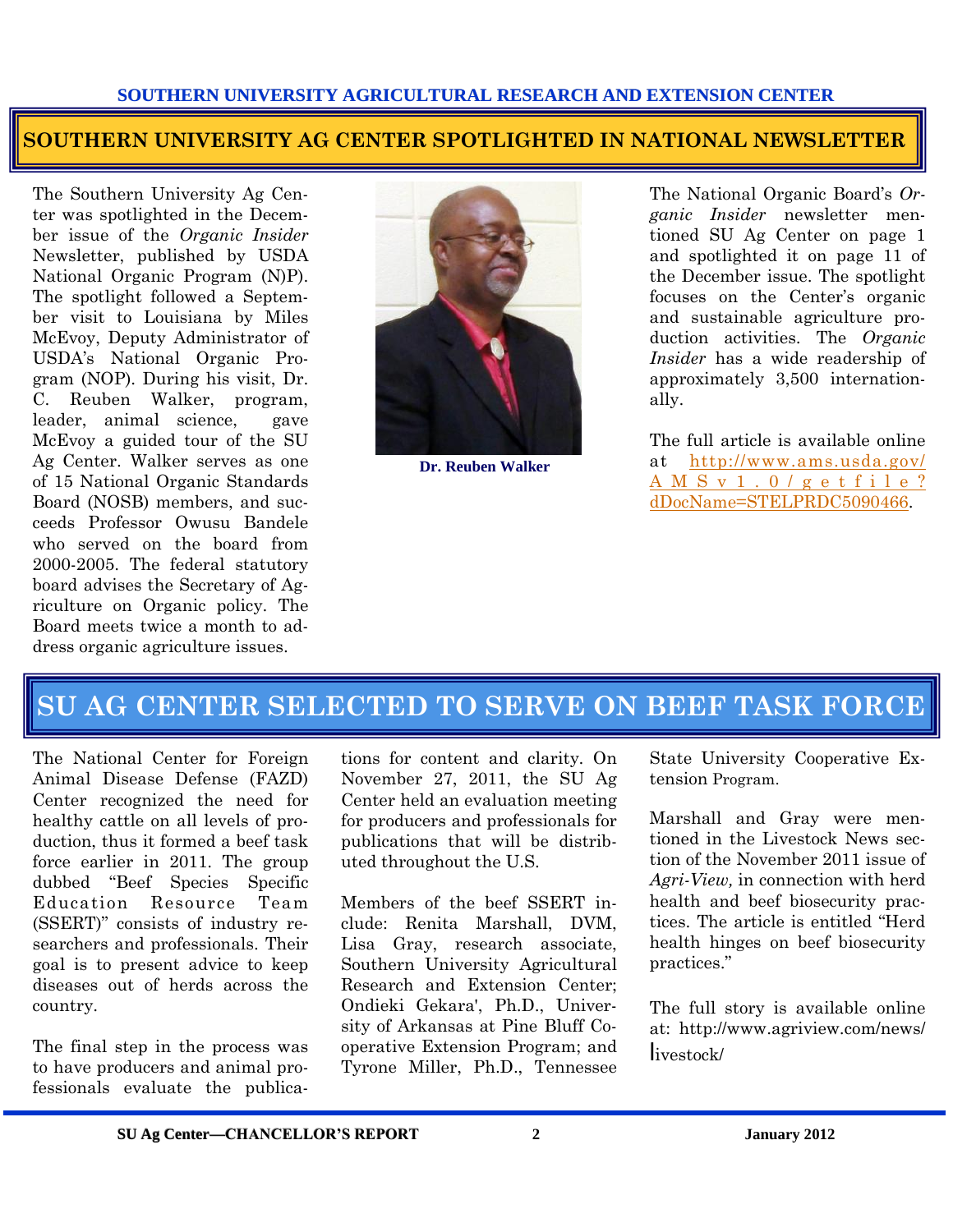#### **SU AG CENTER STAFF ATTEND MEETING OF THE AMERICAN EVALUATION ASSOCIATION**

The American Evaluation Association (AEA) held its 2011 Annual Conference November 1-5, 2011 in Anaheim, California. The AEA is the parent association of all evaluation associations in North America. The conference targeted evaluation professional all over the world which include private practitioners, and evaluation personnel from industries, non-profit organizations, governments, educators, advocacy groups, international NGOs, etc. The theme of the 2011 conference was "Values and Valuing". This year's conference was really crucial given the fact that the United States Department of Agriculture/National Institute of Food and Agriculture (USDA/NIFA) is making it mandatory for actual evaluation plans and reports to be included in progress reports beginning FY 2011. This way, USDA/NIFA is seeking to ensure that resources utilized for research, extension, and teaching have value-adding impacts and can consistently be measured. Pre-conference workshops were

held for two days and conducted by experienced professionals and practitioners including personnel from the National Science Foundation (NSF), Center for Disease Control (CDC), published academicians, and mega evaluation corporations such as Westat and Battelle.

According to the AEA statistics, "With 2719 registrants for Evaluation 2011, our attendance was up just over 7% from 2010. International registration was up even more. With 383 delegates coming from around the world, the international attendance increased 37% over last year to represent 14% of the total. There were 2336 registrants from the United States, and 133 from Canada, with 16 other countries having five or more delegates present. It was exciting to meet new colleagues from near and far and to see efforts in international outreach coming to fruition"

Bridget Udoh, communications specialist and Oscar Udoh, coordinator for planning and evaluation, SU Ag Center, attended and participated at the conference in Anaheim. Numerous sessions were held relating to evaluation and measuring outcomes/impacts. Several sessions also dealt with issues such as the value of evaluation input for strategic planning in extension, evaluation capacitybuilding, valuing extension impacts in community well-being, cultural competence in evaluation, measuring student achievement: issues and implications for education evaluation, etc. Other presenters shared their knowledge on best practices on subjects relating to international evaluation, impact reporting, networking for effective performance measurement, management in the midst of dwindling resources, diversity and building to ensure evaluation cultural competence using AEA Guiding Principles, etc.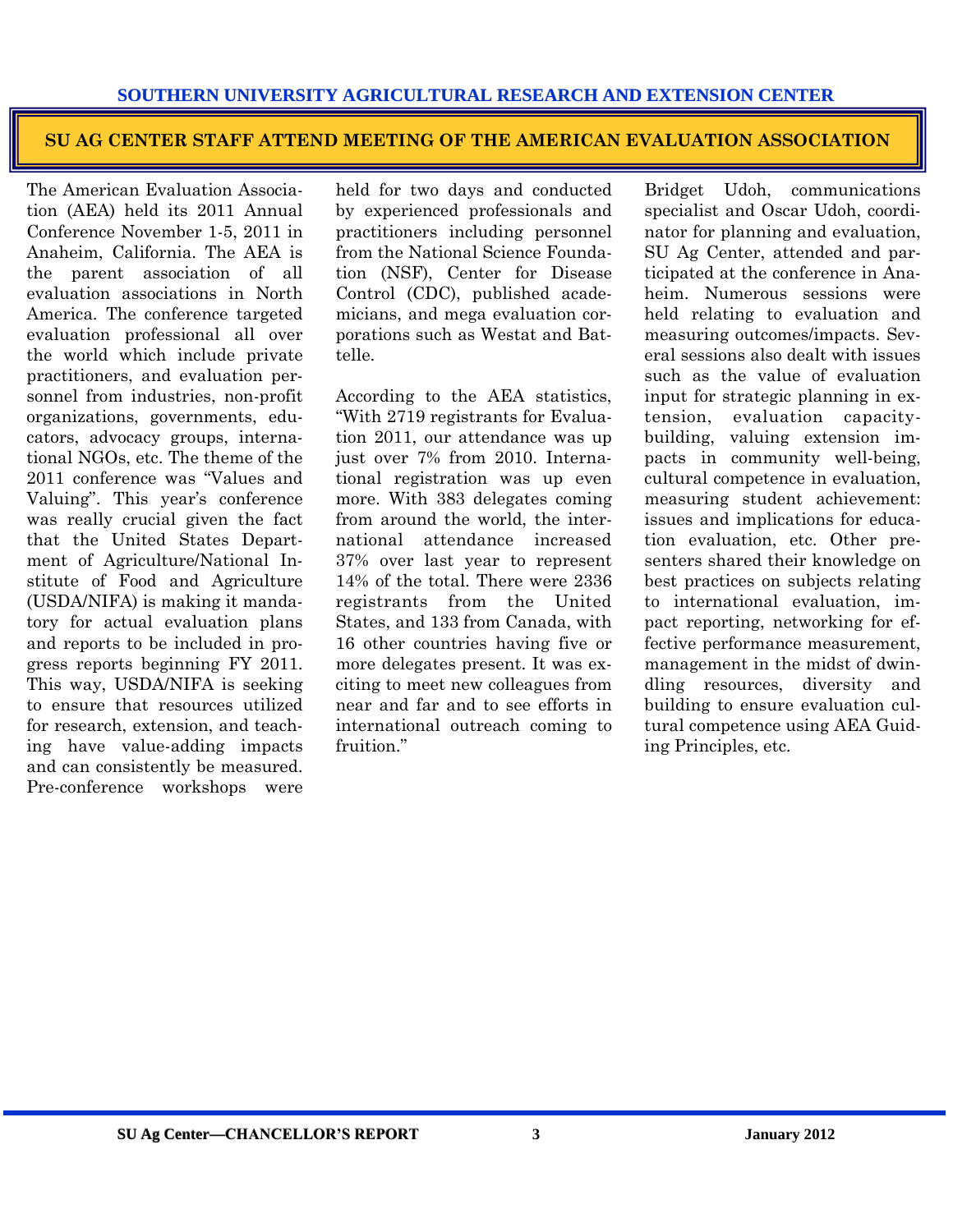#### **SOUTHERN UNIVERSITY AGRICULTURAL RESEARCH AND EXTENSION CENTER**

## **FACULTY AND STAFF ACCOMPLISHMENTS AND ACTIVITIES**

## **ST. HELENA PARISH YOUTH ATTEND CHALLENGE CAMP**

**Angela Myles**, area youth agent for St. Helena and Tangipahoa Parishes, accompanied youth from St. Helena Parish to the 4-H Challenge Camp held at Tickfaw State Park in Springfield, LA on November 15- 17, 2011. The Camp is one of the most valuable experiences a young person can have. It is an opportunity for them to learn teambuilding, decision-making, communication, and conflict resolution skills through practical application in the great outdoors. Youth practiced living together as a group, getting along with others and appreciating people with different interests and backgrounds.



**Mya Gordon, JaMya Watson, Daranae Griffin, Kaledra Self, Brianna Jacque, Kyvan Trout, Stanley Hughes, Tyah Gordon and Trevian Tanner** 

Of the 65 campers, nine came from St. Helena Parish. They learned how to work as a team, communicate better with their peers, make decisions and enhance interpersonal relationship skills.